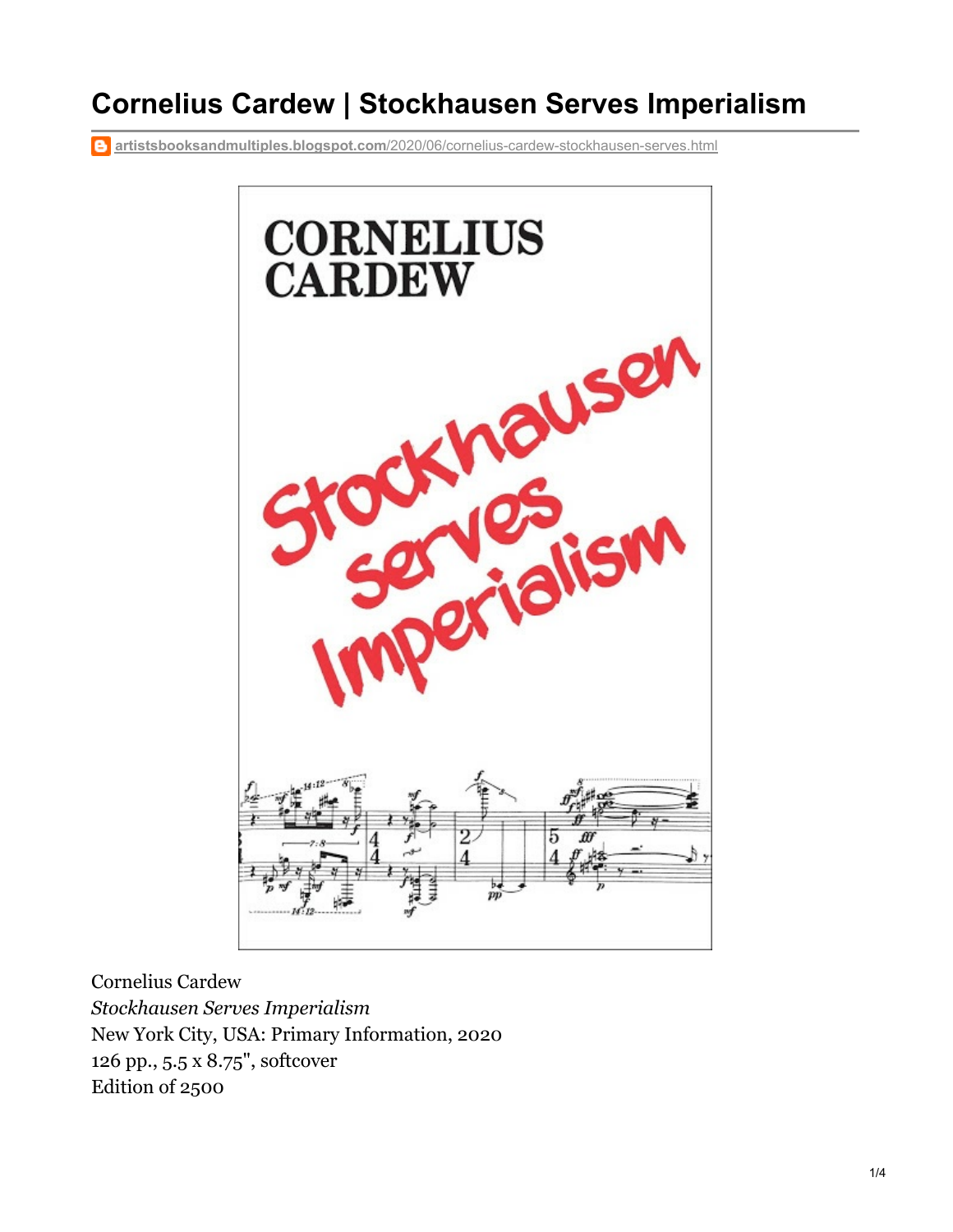Cornelius Cardew was a choir boy at the Canterbury Cathedral at a very young age, and studied piano, cello and composition at the Royal Academy of Music in London at 17. He moved to Cologne, Germany after being awarded a scholarship to the Studio for Electronic Music. After a year, he began working as an assistant to composer Karlheinz Stockhausen.

"As a musician he was outstanding because he was not only a good pianist but also a good improviser and I hired him to become my assistant in the late 50s and he worked with me for over three years," Stockhausen later recounted. "He was one of the best examples that you can find among musicians because he was well informed about the latest theories of composition, as well as being a performer."

In 1958, Cardew attended a series of concerts in Cologne by John Cage, which had an enormous influence on him. The encounter, according to the New York Times, "provided the impetus for a radical shift of direction" in his work. Many of his most celebrated pieces - both solo and with the infamous Scratch Orchestra - show a clear debt to Cage.

*Stockhausen Serves Imperialism* serves as a violent attack on both Stockhausen and Cage, according to Cardew's own forward. The book denounces their work primarily through a Marxist lens:

"The American composer and writer John Cage, born 1912, and the German composer Karlheinz Stockhausen, born 1928, have emerged as the leading figures of the bourgeois musical avant-garde. They are ripe for criticism. The grounds for launching an attack against them are twofold: first to isolate them from their respective schools and thus release a number of younger composers from their domination and encourage these to turn their attention to the problems of serving the working people, and second, to puncture the illusion that the bourgeoisie is still capable of producing 'geniuses.'"

Stockhausen had been the subject of protests for over a decade before the original publication of Cardew's book, in 1974. [Henry](https://artistsbooksandmultiples.blogspot.com/2012/07/henry-flynt-down-with-art.html) Flynt - the artist and musician associated with Fluxus, Conceptual Art (a term he partially coined) and (briefly) the Velvet Underground - had released several manifestos with titles such as *Fight Musical Decoration of Fascism* and *Picket Stockhausen Concert*.1 He had twice protested performances of Stockhausen's music, and was joined on the picket line by artists Tony Conrad, Ben Vautier and George Maciunas (who designed his protest leaflets).

John Cage is a less common target, and is often viewed as a spiritual grandfather to Fluxus and conceptual art.

There is certainly a patricidal quality to Cardew's polemic. Branden Wayne Joseph, in his 2016 book *[Experimentations:](https://artistsbooksandmultiples.blogspot.com/2020/02/branden-wayne-joseph-experimentations.html) John Cage in Music, Art, and Architecture*, argues that by writing about his "softness (the corrupt ideology)", Cardew renders Cage akin to James Dean's character's father in *Rebel Without A Cause:* "overly permissive and insufficiently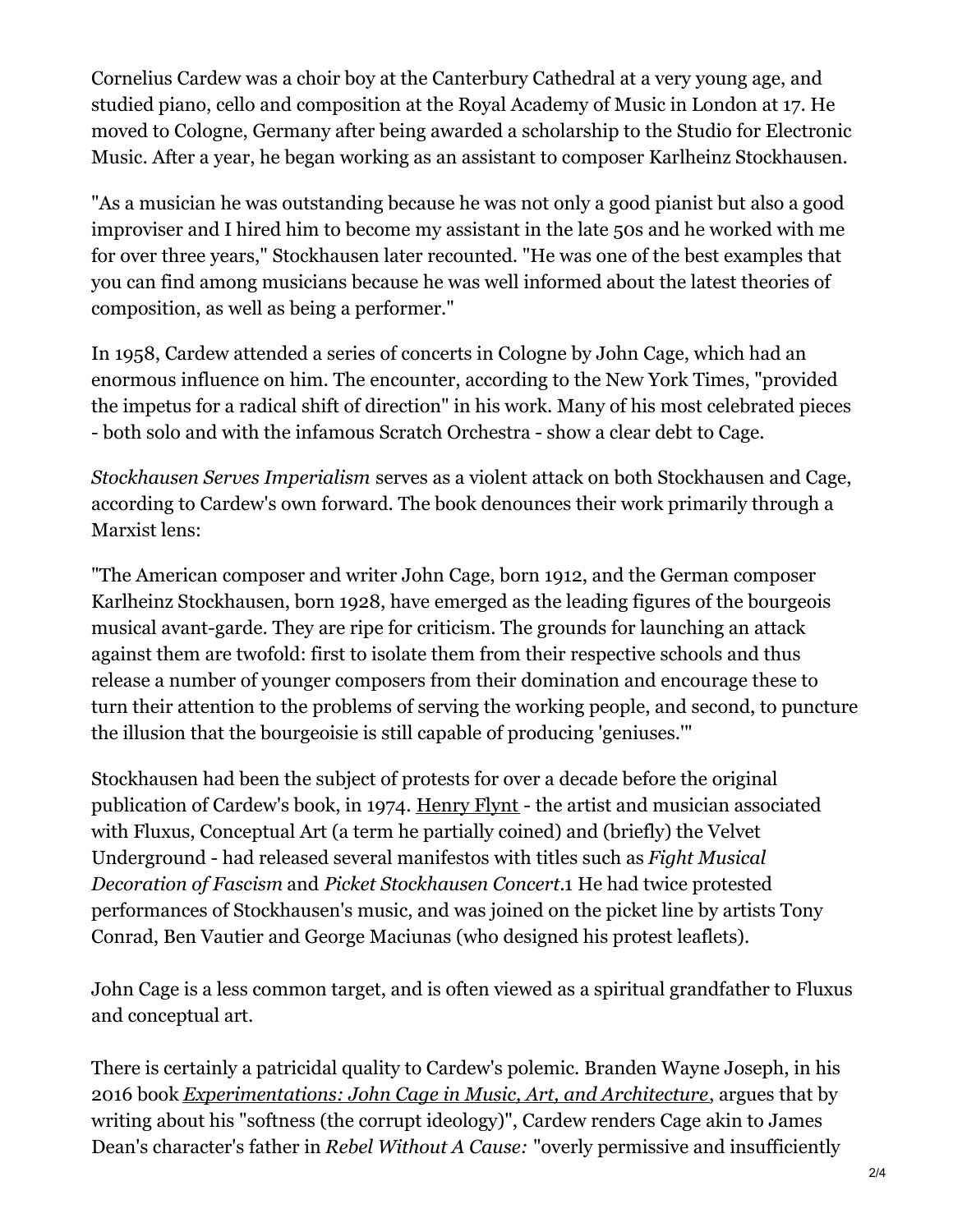strong", provoking his children "into insurrection against him".

I'm unable to distinguish if paragraphs likes this:

*"Bourgeois intellectual life is characterised by constant rivalry. The exponents of dif erent schools are uninterruptedly cutting each other's throats and striving for advantage in all kinds of underhand ways, including the formation of temporary alliances. Thus the academic composers feel threatened by the avant-gardists, for example, fearing for their entrenched positions."*

display the type of self-awareness that one would hope for, or if the irony is entirely accidental. Certainly the composer is critical of his own works also, but typically only in the way that the recent-religious-convert repudiates his past.

By 1971, a Marxist faction within the Scratch Orchestra had led to the group's dissolution, with the argument that they had failed because their methods were bourgeois. Cardew joined an anti-revisionist Marxist political party and devoted his life to militant radical politics.

He disowned his work "The Great Learning", because the text by Confucius on which it was based had been discredited by Mao and the Chinese Communist Party. Cardew would only permit performances of the piece if they were accompanied by his essay denouncing it.

He would later take on bigger targets than his former mentors, including David Bowie and the Clash. When Bowie - in character as the Thin White Duke, he would later claim - told an interviewer that he believed "very strongly in fascism", Cardew put forward a motion at the Central London branch of the Musicians Union, to expel the pop star:

"This branch deplores the publicity recently given to the activities and Nazi style gimmickry of a certain artiste and his idea that this country needs a right wing dictatorship. Such ideas prepare the way for political situations in which the Trade Union movement can be destroyed, as it was in Nazi Germany. The spreading of such ideas must be considered as detrimental to the interests of the Union and any necessary steps should be taken to prevent such ideas from gaining credence in the community. We propose, therefore, that any member who openly promotes fascism or fascist ideas in his/ her act or recorded performance should be expelled from the Union."

According to an historian of the Union there was a tie vote, but a second motion - with a more extreme condemnation of the pop star - was carried fifteen to two.